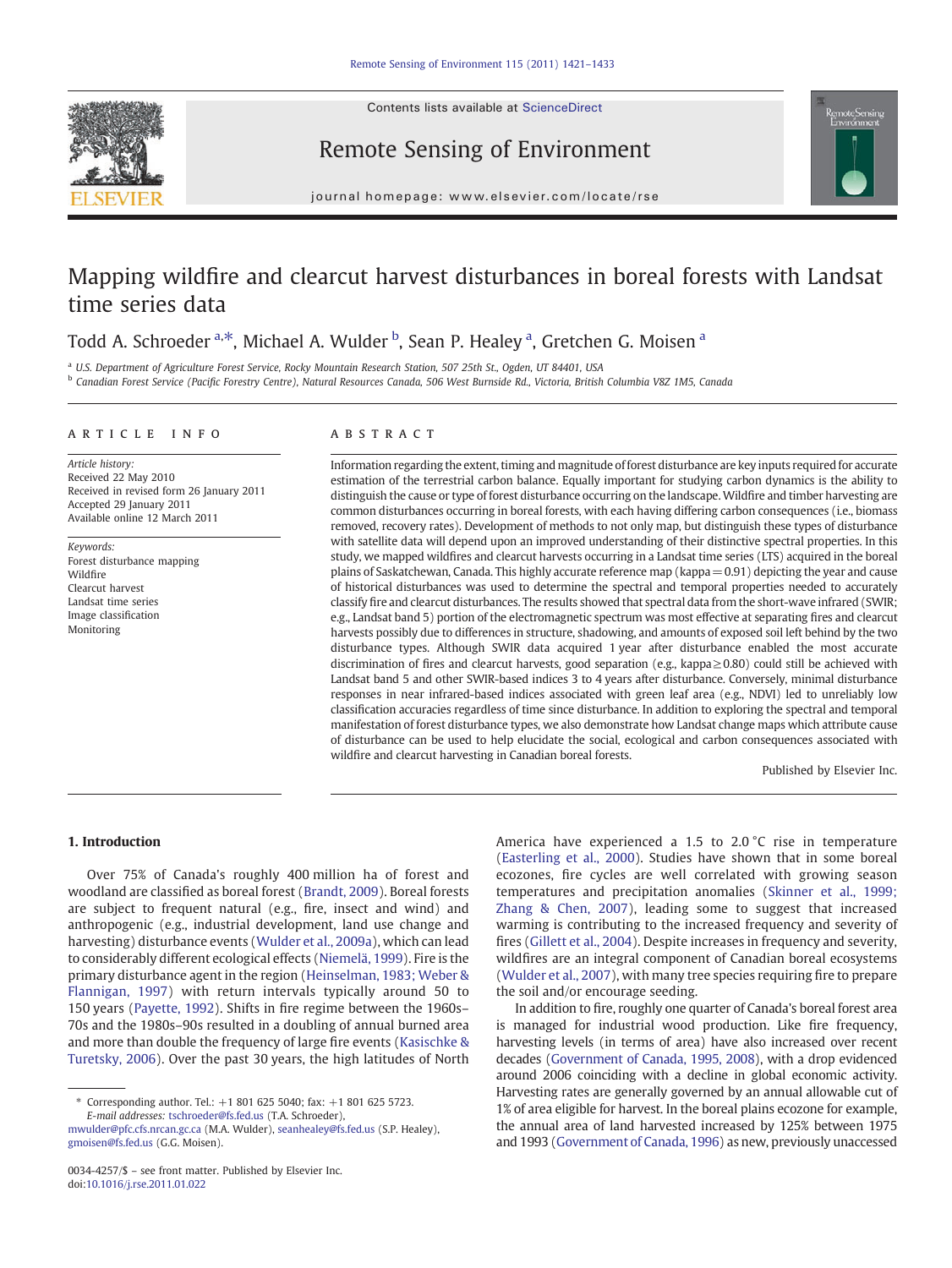areas, were opened for harvesting. Although selection harvesting methods are being used more frequently across Canada, clearcut harvesting has been and continues to be the dominant harvesting practice [\(Fricker et al., 2006](#page-11-0)), as it is most appropriate for emulation of natural processes and to encourage self-seeding and regeneration [\(Perera et al., 2004; Wulder et al., 2007\)](#page-12-0). It is estimated that 88% of the approximately 42 million ha of timber harvested in Canada between 1920 and 1996 were clearcut [\(Government of Canada, 1995, 2008\)](#page-11-0). While harvesting is limited by regulation, wildfires – especially in the northern boreal – burn without suppression and can vary markedly in area burned. In more southern managed areas of the boreal, fire suppression is common to protect forest resources and co-located communities.

Although fires and clearcuts both result in tree mortality and loss of biomass, each impacts the landscape at different scales, frequencies, and levels of intensity, ultimately leading to different patterns of landscape structure (e.g., patch size and shape, [Gluck & Rempel, 1996;](#page-11-0) [Schroeder & Perera, 2002](#page-11-0)) and vegetation regrowth (e.g., species composition, [Ilisson & Chen, 2009\)](#page-11-0). Given the large land area affected by fire and harvesting, it is not surprising that disturbance dynamics have been identified as one of the key drivers of the net carbon balance in forests ([Goetz et al., 2009; Harmon, 2001; Kurz & Apps,](#page-11-0) [1999; Kurz et al., 2009](#page-11-0)). As each disturbance type impacts the carbon cycle in different ways ([Mkhabela et al., 2009\)](#page-12-0), it is important that effects from human action are separated from those of natural origin [\(Birdsey et al., 2007](#page-11-0)). As a result, maps that attribute forest disturbance to fire or clearcut harvest would improve estimates of carbon lost to the atmosphere, as well as facilitate the tracking of carbon gained by vegetation recovery.

Recent advances in satellite mapping technology have led to the development of algorithms which can track and characterize forest disturbances at continental and global scales. For example, the MODerate-resolution Imaging Spectroradiometer (MODIS) global disturbance index (MGDI; [Mildrexler et al., 2007\)](#page-12-0) uses 1 km spatial resolution Land Surface Temperature (LST) and Enhanced Vegetation Index (EVI) data from MODIS to detect broad scale forest disturbances resulting from fire, insect infestation and hurricanes ([Mildrexler et al.,](#page-12-0) [2009](#page-12-0)). The MODIS burned area algorithm ([Giglio et al., 2009](#page-11-0)) combines 500 m MODIS reflectance imagery with 1 km MODIS active fire observations to produce automated monthly estimates of burned area for the global land surface (MODIS MCD45 burned area product; [Giglio et al., 2009; Roy et al., 2005](#page-11-0)). Although the global disturbance index can accurately detect a variety of forest disturbances which occur over large areas (see [Coops et al., 2009](#page-11-0)), the type of disturbance is not automatically attributed. The MODIS burned area product has also proven accurate; however, the 1 km pixels limit the minimum detectable size of disturbance, often leading to high rates of omission error [\(Roy & Boschetti, 2009\)](#page-12-0). In addition, disturbance products developed with coarse resolution imagery are less capable of detecting small scale disturbances such as those from forest harvesting activities ([Wulder et al., 2009a\)](#page-12-0).

Another option for mapping historical forest disturbances from fire and clearcutting is through the use of the Landsat archive of optical satellite images ([Cohen & Goward, 2004](#page-11-0)). In addition to being systematically collected and consistently calibrated, Landsat data are well suited for studying vegetation disturbance dynamics as information is collected in a number of important spectral wavelengths (e.g., visible, near-infrared and shortwave-infrared) with a pixel size (28.5 m) capable of resolving most disturbance types (e.g., natural and anthropogenic) which occur in forest systems [\(Townshend & Justice,](#page-12-0) [1988; Wulder et al., 2008\)](#page-12-0). The recent free release of the Landsat archive [\(Woodcock et al., 2008\)](#page-12-0) has eliminated the prohibitive costs of assembling long image time series and has resulted in an increase in the development of automated algorithms [\(Huang et al., 2010a;](#page-11-0) [Kennedy et al., 2007\)](#page-11-0) which are capable of detecting changes in forest cover over large temporal and spatial extents.

Despite this progress, however, little work has gone into identifying signal characteristics which might ultimately support automated labeling of the causes of mapped disturbances. There have been LTS-based maps separating different disturbance causes (e.g., [Healey et al., 2008](#page-11-0)), but classification decision rules have been empirical and ad hoc. Our objective is to determine if the physical changes resulting from fire and clearcut harvesting yield sufficiently distinct spectral patterns to allow for accurate classification through time. This improved understanding will ultimately support the development of more automated disturbance labeling protocols for disturbance type (e.g., fire, harvest) from the spectral trends present in Landsat time series.

To address our objectives we use a near-annual, 16 image (22 year) Landsat time series (LTS) located in the boreal plains ecozone of central Saskatchewan, Canada. An analyst driven, multi-temporal RGB color composite change detection approach ([Sader & Winne, 1992; Wilson](#page-12-0) [& Sader, 2002](#page-12-0)) is used to map both year and type of forest disturbance. An independent, design-based accuracy assessment based on visual interpretation of LTS data is used to determine the accuracy of the disturbance map. Once validated, the disturbance map is used to conduct an iterative classification test aimed at determining how spectral wavelength and time since disturbance impact the spectral discrimination of fire and clearcut disturbances. Using six Landsat bands andindices associated in the literature with either forest structure (e.g., short-wave infrared reflectance) or green leaf area (e.g., vegetation indices such as NDVI), we determine the time interval required to accurately classify the two disturbance types using images acquired 1 to 10 years after disturbance. We conclude by highlighting potential applications of LTS disturbance maps which attribute cause of disturbance, such as linking forest policy to harvesting rates, estimating burned area and tracking rates of post-disturbance vegetation recovery.

#### 2. Methods

#### 2.1. Study area

The study area is located in central Saskatchewan ([Fig. 1\)](#page-2-0) within the  $740,000 \mathrm{km^2}$  Boreal Plains ecozone, one of 15 terrestrial ecozones in Canada [\(Marshall & Schut, 1999\)](#page-12-0). The area is characterized by moderate topography, with elevation ranging from 600 to 760 m. Nearly 84% of the land surface is forested, with white spruce (Picea glauca), black spruce (Picea mariana), jack pine (Pinus banksiana), and tamarack (Larix laricina) making up the primary main stand conifer species in this region. There is also a wide distribution of broadleaf trees, particularly white birch (Betula papyrifera), trembling aspen (Populus tremuloides), and balsam poplar (Populus balsamifera). Soils are characteristically dark gray and gray luvisols, which tend to form under the mixed-wood and conifer forests of the region ([Morrison & Kraft, 1994\)](#page-12-0). In poorly drained areas, peat bogs are common. Precipitation is about 400 mm over much of the ecozone, nearing 500 mm along the southern boundary. The mean daily January temperature ranges from  $-17.5$  °C to  $-22.5$  °C, with the mean daily July temperature ranging from 12.5 °C to 17.5 °C [\(Lands Directorate, 1986](#page-12-0)).

#### 2.2. Landsat time series (LTS)

The LTS consists of 16 growing season (May–September), Landsat TM and  $ETM + images$  (WRS-2, path 37 row 22) ([Table 1\)](#page-2-0). The majority of images fall on an annual time step (i.e., one image per year) with the longest gap between successive images being two years. The images, at a spatial resolution of 28.5 m, were ortho-rectified and converted to surface reflectance using the Landsat Ecosystem Disturbance Adaptive Processing System (LEDAPS, [Masek et al., 2006](#page-12-0)). To minimize unwanted spectral variability resulting from seasonal sun-surface-sensor view angle effects each image was normalized to a common radiometric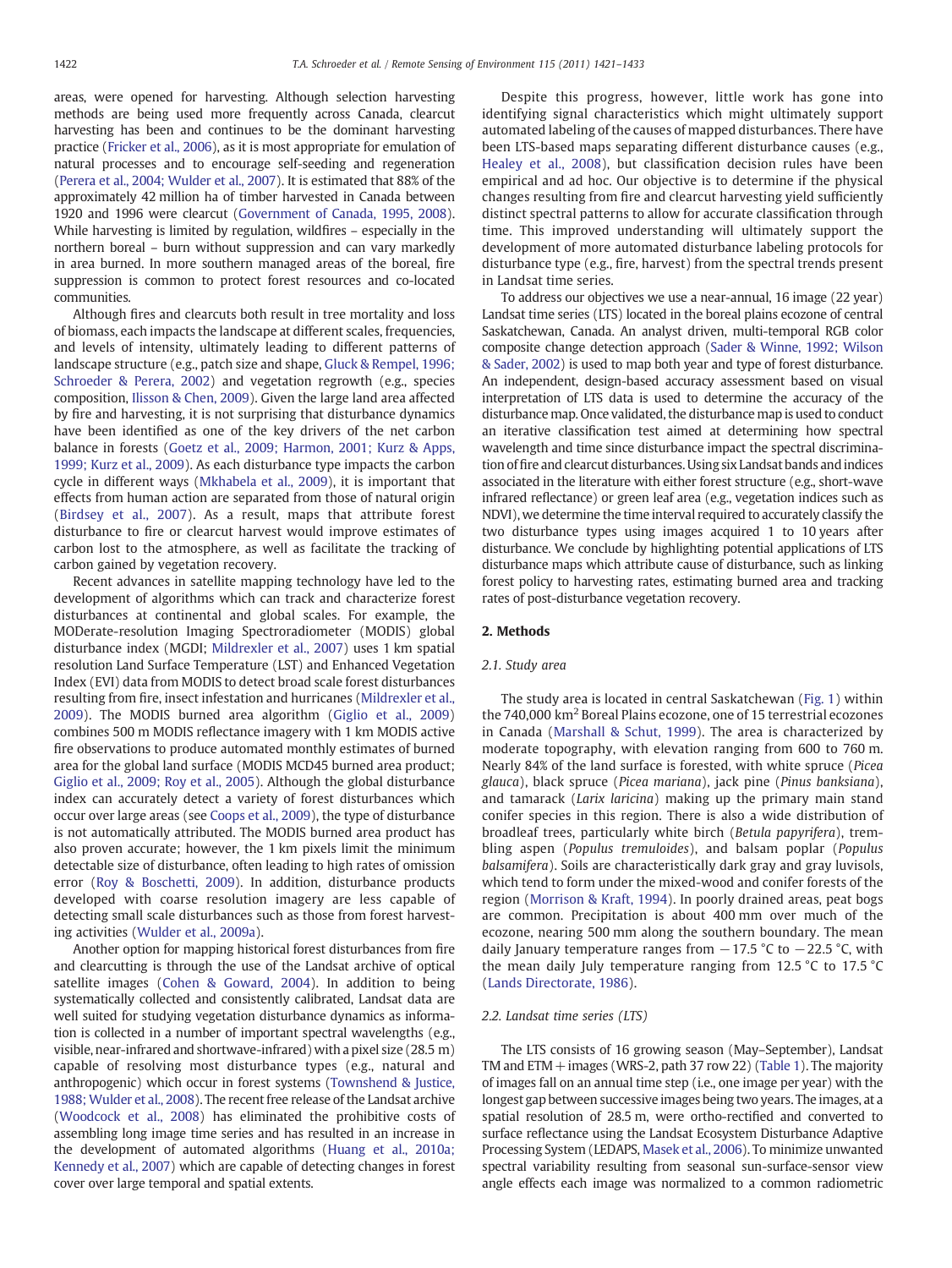<span id="page-2-0"></span>

Fig. 1. Location of Landsat path 37 row 22 study area in the boreal plains ecozone, Canada.

referenceimage (the 1987 image in this case). Pseudo-invariant features (i.e., pixels with stable reflectance over time) located with the iteratively re-weighted Multivariate Alteration Detection (MAD) algorithm [\(Canty](#page-11-0) [& Nielsen, 2008](#page-11-0)) were used in conjunction with reduced major axis regression [\(Cohen et al., 2003; Larsson, 1993](#page-11-0)) to match the individual spectral bands of each image to the reference scene ([Schroeder et al.,](#page-12-0) [2006](#page-12-0)). Masks of cloud and cloud shadow were derived with the algorithm of [Huang et al. \(2010b\).](#page-11-0) The identified areas were then filled using a temporal interpolation approach which estimates spectral values using the temporally nearest pixel observations acquired before and after the cloudy observations (see Eq. 5, [Huang et al., 2010a\)](#page-11-0).

Table 1 The Path 37 row 22 Landsat time series (LTS).

| Sensor     | Date      |
|------------|-----------|
| TM         | 5/23/1986 |
| <b>TM</b>  | 8/30/1987 |
| TM         | 9/4/1989  |
| TM         | 8/22/1990 |
| TM         | 9/10/1991 |
| TM         | 6/27/1993 |
| <b>TM</b>  | 9/1/1994  |
| TM         | 6/17/1995 |
| TM         | 9/10/1997 |
| TM         | 8/28/1998 |
| <b>ETM</b> | 7/22/1999 |
| <b>ETM</b> | 8/12/2001 |
| TM         | 8/23/2002 |
| TM         | 8/12/2004 |
| TM         | 9/3/2006  |
| TM         | 9/24/2008 |

# 2.3. Spectral bands/indices

Six Landsat spectral bands/indices commonly used in the ecological remote sensing of forest environments [\(Cohen & Goward, 2004](#page-11-0)) are used to determine how spectral wavelength and time since disturbance impact the classification of fire and clearcut disturbances. The selected bands/indices fall into two general groups according to their sensitivity to either forest structure or green leaf area. Consisting of bands/indices primarily derived from short-wave infrared (SWIR) reflectance, the forest structure group includes 1) Landsat band 5 (B5), which is acquired directly by the Landsat sensor in the midinfrared spectral region (1.55–1.75 μm), 2) Tasseled Cap Wetness [\(Crist & Cicone, 1984](#page-11-0)), which is the third component of a guided principal component transformation representing a contrast of TM bands 5 and 7 with the other four TM bands (based here on the reflectance transformation of [Crist, 1985\)](#page-11-0); and, 3) the forestness index (FI, [Huang et al., 2008, 2009, 2010a\)](#page-11-0), which is an integrated z-score measure of a pixels likelihood of being forested, calculated with TM bands 3, 5 and 7 as:

$$
Fl_p = \sqrt{\frac{1}{NB} \sum_{i=1}^{NB} \left(\frac{b_{pi} - \overline{b}_i}{SD_i}\right)^2}
$$
\n(1)

where  $\overline{b}_i$  and SD<sub>i</sub> are the mean and standard deviation of forest training pixels within an image for band *i*,  $b_{ni}$  is the band *i* spectral value for pixel p, and NB is the number of spectral bands. In forested environments both B5 and Wetness have been found to be sensitive to vegetation density and structure, shadowing, and leaf moisture content ([Crist & Cicone, 1984; Horler & Ahern, 1986\)](#page-11-0). In boreal forests of Russia, B5 has been shown to effectively discriminate clearcut, fire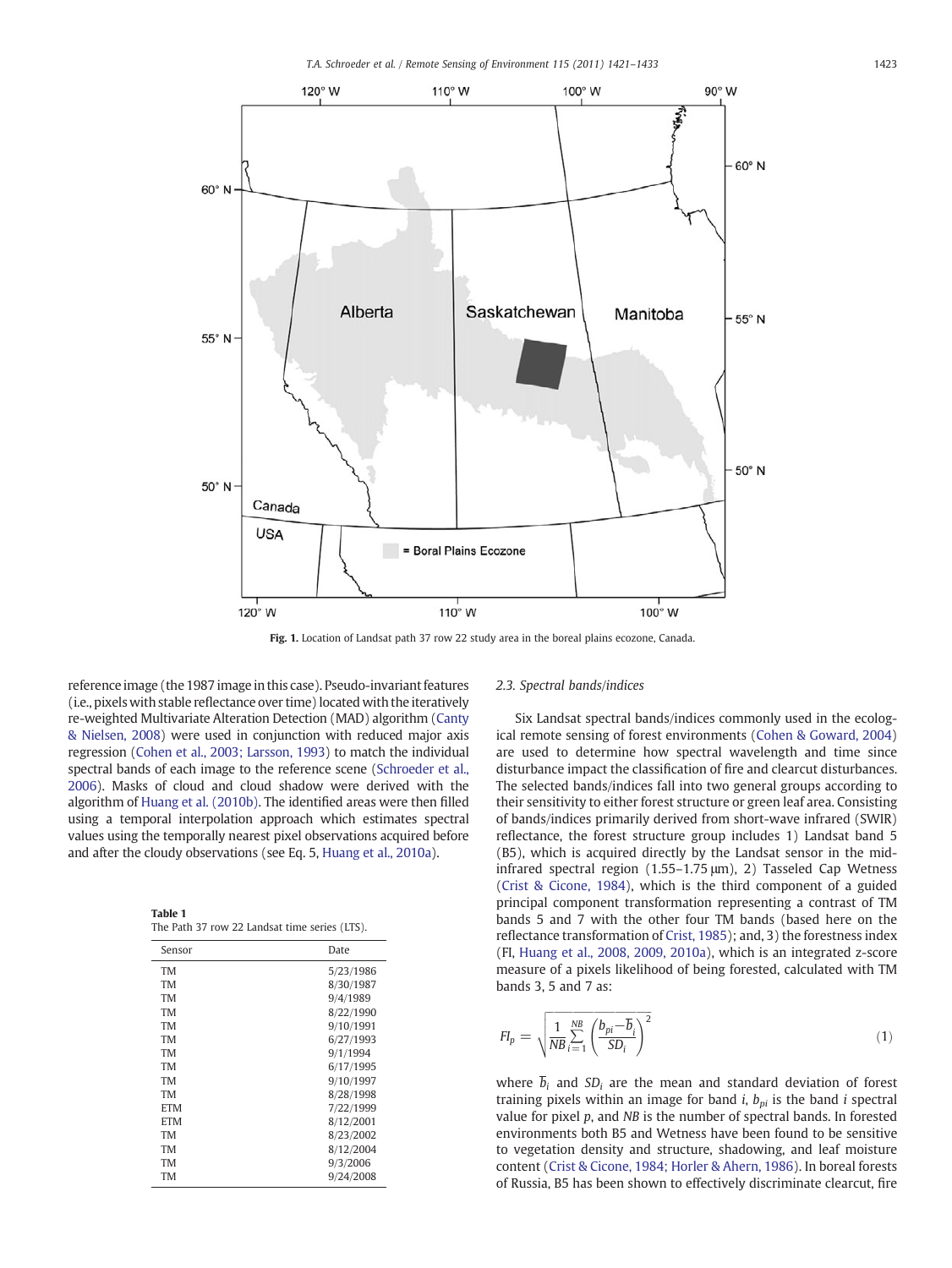and insect disturbance classes [\(Ranson et al., 2003](#page-12-0)), while Wetness has been previously shown to be insensitive to topographically induced illumination angle ([Cohen & Spies, 1992](#page-11-0)). FI is an inverse measure of the likelihood a pixel is forested, thus an FI value close to zero indicates a pixel is close to the spectral value of undisturbed forest, while high FI values indicates a pixel is likely non-forest. FI is sensitive to forest structure and has also proven useful for detecting forest change without prior knowledge of forest type (i.e., conifer vs. deciduous) [\(Huang et al., 2010a](#page-11-0)).

The green leaf area group, consisting of indices derived primarily from near-infrared (NIR) reflectance, includes 4) normalized difference vegetation index (NDVI, [Rouse et al., 1973](#page-12-0)), which is a ratio of measured red and NIR reflectance calculated as: (TM4−TM3) /(TM4+TM3), 5) normalized burn ratio (NBR, [Key & Benson, 2005](#page-11-0)), which is a ratio of mid-infrared and NIR reflectance calculated as: (TM4−TM7) / (TM4+ TM7), and 6) Tasseled Cap angle (TCA, [Powell et al., 2010\)](#page-12-0), a new transformation calculated as: arc tan (Tasseled Cap Greeness /Tasseled Cap Brightness). NDVI has been found to be sensitive to the vigor and density of green vegetation, leaf area, and the fraction of photosynthetically active radiation absorbed by plant canopies [\(Sellers et al., 1992](#page-12-0)). In sparsely vegetated areas NDVI has been shown to be highly influenced by background soil material [\(Huete, 1988\)](#page-11-0) and in densely forested areas NDVI has been shown to reach a saturation point [\(Asrar et al., 1984;](#page-11-0) [Turner et al., 1999](#page-11-0)), with estimation of LAI≥4 often becoming imprecise [\(Baret & Guyot, 1991; Running et al., 1986\)](#page-11-0). Widely used to estimate burn severity ([Eidenshink et al., 2007\)](#page-11-0), NBR is primarily sensitive to living chlorophyll, moisture content of leafs and soils, and char and ash [\(Elvidge, 1990; Key, 2006](#page-11-0)). It has been shown to be negatively impacted by topographic effects [\(Verbyla et al., 2008](#page-12-0)) leading some to question whether NBR is consistently sensitive to various levels of fire severity [\(French et al., 2008; Roy et al., 2006; Wulder et al., 2009b](#page-11-0)). Although personal observations have led the authors to believe TCA behaves similarly to NDVI, it has not been well studied, thus we include it here as a means of better understanding its response to fire and clearcut disturbance. Further, TCA offers an additional benefit of offering a spectral bridge between Landsat MSS (which does not contain SWIR bands) and the later TM and  $ETM +$ series of sensors in support of time series based investigations (that is, prior to the July 6, 1982 launch of Landsat-4 back to the July 23, 1972 launch of Landsat-1).

#### 2.4. Canadian Large Fire Database

Data on forest fires collected by provincial, territorial and other federal agencies across Canada have been compiled into the Canadian Large Fire Database (LFDB, [Amiro et al., 2001; Stocks et al., 2003](#page-11-0)). The initial effort compiled reliable data on forest fires (excluding rangelands) greater than 200 ha occurring between 1959 and 1999, with later mapping efforts utilizing satellite observations (see [Fraser et al.,](#page-11-0) [2004\)](#page-11-0). The database includes information on fire ignition date, area burned, suppression efforts, cause of ignition and mapped spatial location, including both point and polygon GIS layers. Efforts have been made since the initial compilation of the data set to update it both backward and forward in time, resulting in the version used here which includes fires occurring from 1917 to 2006. Based on the fire perimeter data, the study area contains more than 30 fires (6 with partial coverage) dating between 1980 and 2006. Ranging in size and burn intensity, this subset of known fires offers an excellent sample from which to investigate the spectral and temporal effects which impact disturbance type classification. Here the fire perimeter data are used to guide the collection of sample data for training and validating the disturbance type map.

# 2.5. Forest disturbance type mapping

Forest disturbance maps were derived via multi-temporal RGB color composite analysis ([Coppin et al., 2004; Sader & Winne, 1992;](#page-11-0) [Wilson & Sader, 2002](#page-11-0)). The basis of this approach relies on analyst interpretation of three dates of imagery which are simultaneously projected on the computer screen using the red, green, and blue color display channels. Using concepts from color additive theory, major changes in forest cover between image dates appear in unique combinations of primary and additive colors depending on which date of imagery is coupled with which RGB display channel. Although the RGB composite approach is based on interpretation of three dates of imagery at any one time, the spectral training signatures used to classify disturbance were derived using the full suite of images comprising the LTS. Thus, our application of RGB composite analysis is considered an analyst driven multi-temporal, multi-spectral change detection technique.

Here the RGB composite approach was used to collect training data through simultaneous interpretation of individual Landsat images, RGB color composites of B5, ancillary data (e.g., Google earth) and fire perimeters from the LFDB [\(Amiro et al., 2001; Stocks et al., 2003\)](#page-11-0). We opted to interpret and classify B5 data, as the SWIR bands of Landsat have been previously found useful for characterizing both vegetation condition and for detecting forest disturbances ([Cohen & Goward, 2004;](#page-11-0) [Healey et al., 2006; Kennedy et al., 2007; Ranson et al., 2003\)](#page-11-0). Passing the B5 image combinations through the RGB color gun we identified disturbance years, which were subsequently interpreted to be the result of fire or clearcutting through inspection of pre- and post-disturbance false color composite Landsat images and the LFDB perimeters (see [Fig. 2](#page-4-0) for an example). Using this guided change detection approach we iteratively located and identified fire and clearcut disturbances through time, from which we collected training samples for use in supervised classification. Training samples were collected to avoid interior undisturbed patches, while at the same time ensuring that the full range of spectral variability resulting from differences in topography, shadowing, and burn severity were captured. Collectively, the digitized training samples captured thousands of pixels per year and disturbance type. Although we mapped and validated disturbances occurring prior to the first image date (i.e., pre-1986), we excluded this disturbance interval from further analysis given the difficulty associated with knowing exactly when those disturbances took place on the landscape. Furthermore, spectral limitations prevented mapping fires which occurred in the last image date (i.e., 2008).

In addition to year and type of forest disturbance, we also classified persistent forest, persistent non-forest, and water classes. The term "persistent" is used to indicate that the forest or non-forest cover type stayed the same over the full 22 year period of observation. Here nonforest includes urban features, agricultural lands and other vegetated surfaces which were not determined to be forested (e.g., non-forested wetlands and bogs). To create the final disturbance map the collected training data and the stack of B5 images were used as inputs into a supervised minimum distance to means classifier [\(Jensen, 2004](#page-11-0)). Areas on the map which experienced multiple disturbances during the period of observation were coded so as to reflect the year of initial disturbance. After validating the accuracy of the disturbance map, the fires and clearcuts occurring between 1987 and 1995 were used to perform the iterative classification test described below in [Section 2.7.](#page-5-0)

#### 2.6. Disturbance map validation

The temporal depth of forest change information derived from LTS pose numerous challenges for collecting suitable reference data for map validation. Existing data sets can be difficult to retrieve and are often of insufficient temporal extent and resolution to adequately validate the possible annual time steps of satellite derived historical disturbance maps. Given that forest disturbances (at least those impacting the upper canopy) result in discrete spectral changes which can be reliably labeled by experienced analysts [\(Cohen et al.,](#page-11-0) [1998; Masek et al., 2008](#page-11-0)), validation of LTS change maps has increasingly relied upon the use of interpreter labeled sampled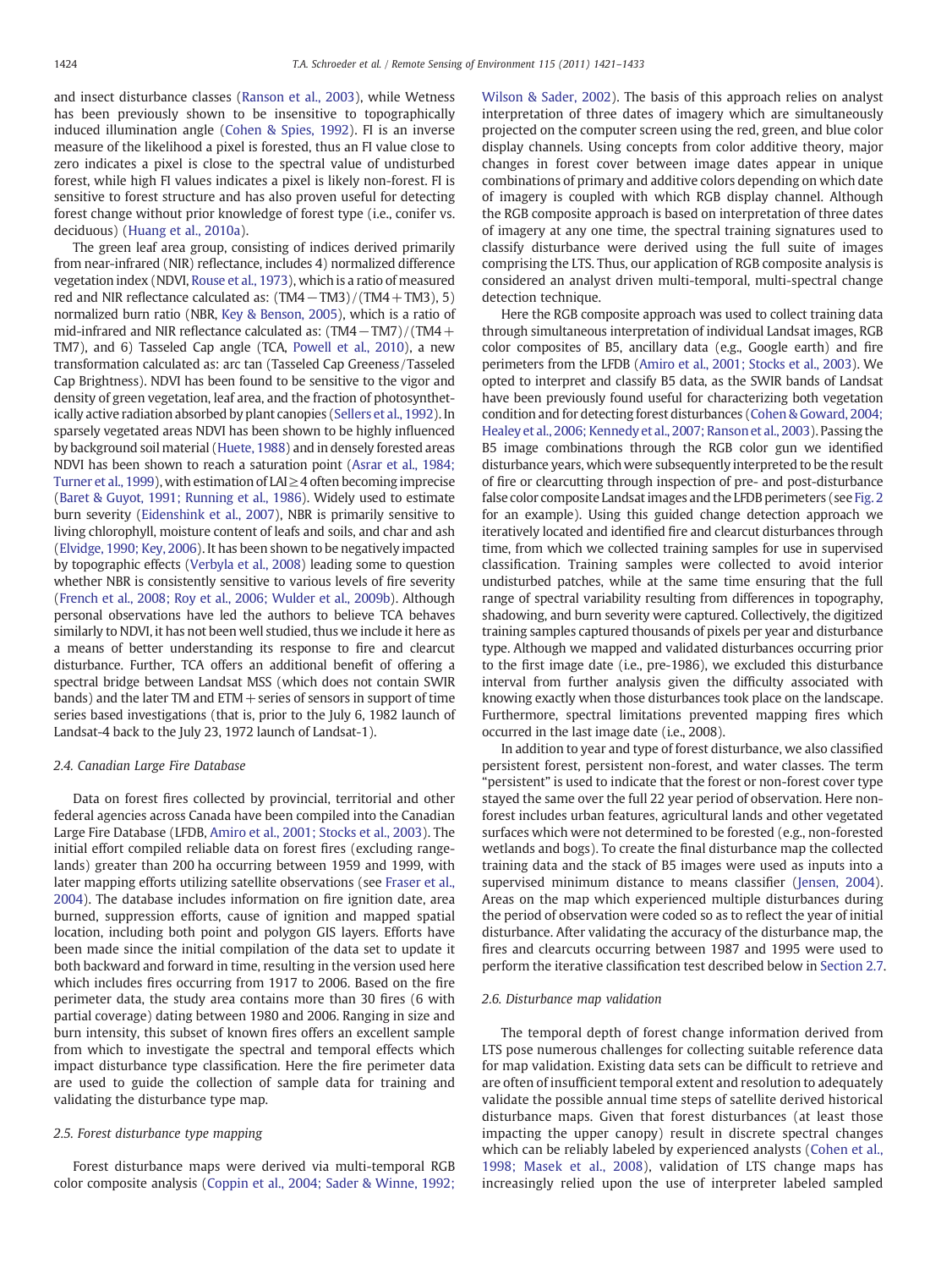<span id="page-4-0"></span>

Fig. 2. An example of sample data collection using RGB composite change detection approach. RGB color composites of Landsat B5 were used to locate forest disturbances, which were interpreted as fire or clearcut using pre- and post-disturbance Landsat data (shown as 4,3,2 false color composite) and LFDB perimeters (yellow outline). Digitized samples (---) were used to develop training signatures for use in supervised classification.

Year

points (e.g., [Cohen et al., 2010; Thomas et al., 2011\)](#page-11-0). Although high spatial resolution aerial photographs (e.g., Google earth images) and ancillary datasets such as national forest inventory data or GIS layers (e.g., LFDB) are often used to aid interpretation, in most cases the LTS images themselves serve as the primary data source from which reference data are collected. One benefit of this approach is that the entire landscape can be sampled and all years evaluated. In addition, the flexibility of this approach allows the use of any number of different design-based sampling schemes to calculate map accuracy.

Here we use a stratified random design where sample points are distributed according to strata, which are defined in this case by the individual disturbance map classes (both by year and type of disturbance). To account for the fact that the class area proportions are unbalanced we used inclusion probabilities to achieve design-based inference of map accuracy. For the samples in each stratum the inclusion probability, or probability that a particular map pixel is included in the sample, was calculated as: (# of pixels in strata /# of reference samples in strata) /# of pixels in disturbance map ([Stehman & Czaplewski, 1998](#page-12-0)). To achieve a reasonable balance between the number of samples required to fully validate the disturbance map and the time required for interpretation we elected to use a balanced sample of 30 points per class (there are 29 disturbance classes plus persistent forest, persistent non-forest, and water), resulting in a total of 960 validation sample points.

To minimize the error associated with co-locating single pixels, each validation sample consisted of a  $3 \times 3$  pixel block, centered on the sample point location. A window majority rule was used which required at least 7 of the 9 pixels in the block to be of the same map class ([Thomas et al., 2011\)](#page-12-0). This allowed samples to be located close to class edges yet sufficiently distant that interpreter confusion was minimized. Reference data (i.e., year and type of disturbance) was collected for each sample point through simultaneous inspection of individual LTS images (displayed in chronological sequence from earliest to latest), B5 RGB color composites, high spatial resolution imagery (from Google earth) and plots of B5 spectral response

Table 2

The Landsat images used in the iterative classification test according to disturbance year and post-disturbance image interval.

| Disturbance year |          | Post-disturbance image (time since disturbance) |          |          |          |          |           |  |
|------------------|----------|-------------------------------------------------|----------|----------|----------|----------|-----------|--|
| 1987             | 1989 (2) | 1990 (3)                                        | 1991 (4) | 1993 (6) | 1994 (7) | 1995 (8) | 1997 (10) |  |
| 1989             | 1990 (1) | 1991 (2)                                        | 1993 (4) | 1994 (5) | 1995(6)  | 1997 (8) | 1998 (9)  |  |
| 1990             | 1991(1)  | 1993(3)                                         | 1994 (4) | 1995(5)  | 1997(7)  | 1998 (8) | 1999 (9)  |  |
| 1991             | 1993(2)  | 1994 (3)                                        | 1995 (4) | 1997(6)  | 1998 (7) | 1999 (8) | 2001(10)  |  |
| 1993             | 1994 (1) | 1995(2)                                         | 1997 (4) | 1998 (5) | 1999 (6) | 2001(8)  | 2002(9)   |  |
| 1994             | 1995 (1) | 1997 (3)                                        | 1998 (4) | 1999(5)  | 2001(7)  | 2002(8)  | 2004(10)  |  |
| 1995             | 1997 (2) | 1998 (3)                                        | 1999 (4) | 2001(6)  | 2002(7)  | 2004(9)  | 2006(11)  |  |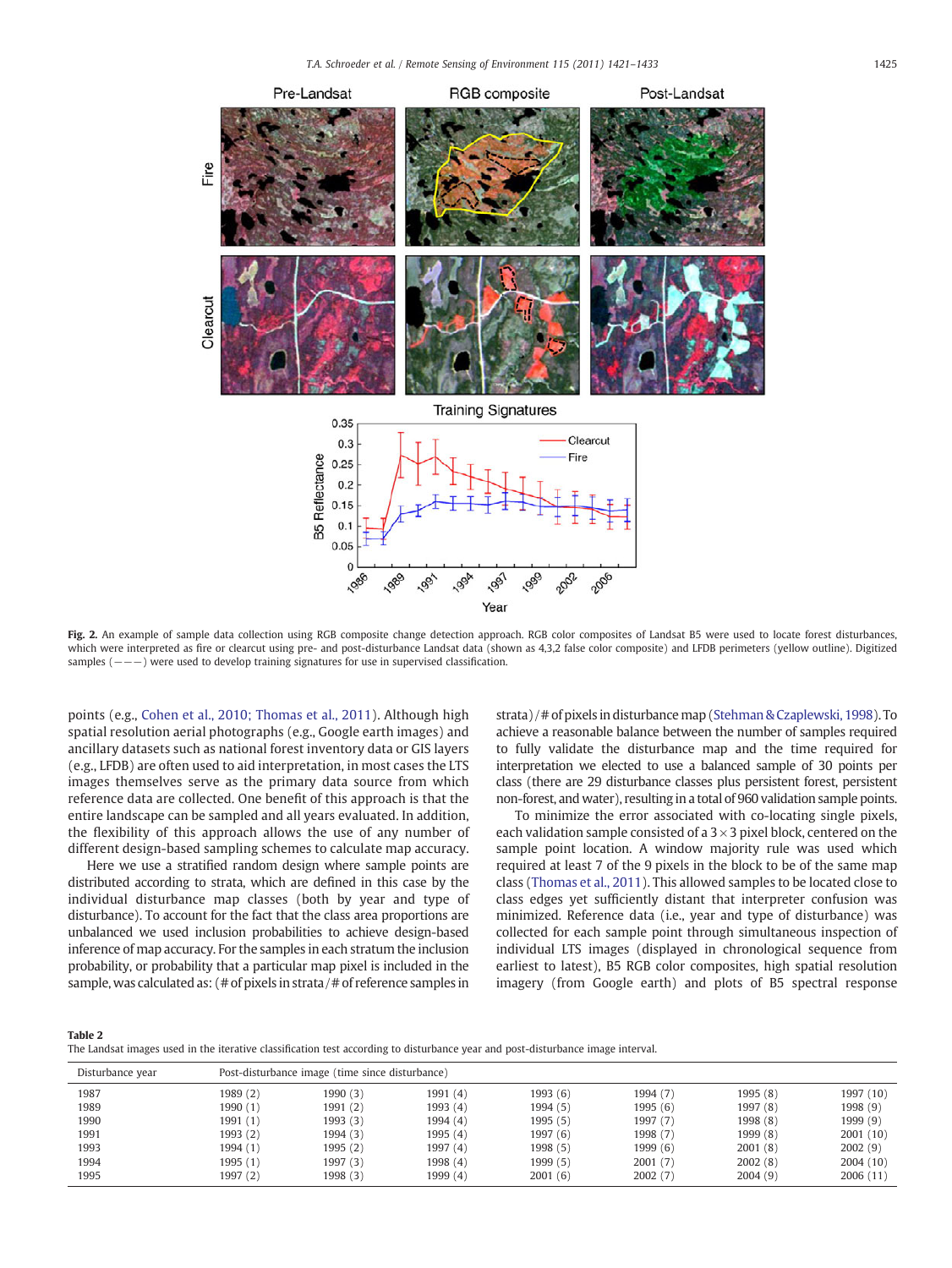<span id="page-5-0"></span>(similar in logic to the trajectory window in [Cohen et al., 2010\)](#page-11-0). The recorded reference data are used to generate an error matrix, as well as unbiased estimates of map accuracy.

# 2.7. Iterative classification test

To determine the impact that time since disturbance and spectral wavelength have on classification accuracy, we used the fire and clearcut disturbances mapped between 1987 and 1995 to perform an iterative classification test using the six Landsat bands/indices described in [Section 2.3.](#page-2-0) Fire and clearcut patches larger than 15 ha (hectares) from these dates were buffered internally by 100 m to remove edge effects. For the remaining "core" fire and clearcut disturbance pixels, date-neutral time-since disturbance stacks were created, showing the sequence of bands/indices following the mapped disturbances. Because the Landsat images were not all acquired on an annual time step, the spectral data used in each post-disturbance image represented slightly different time intervals [\(Table 2\)](#page-4-0). For labeling purposes we report time since disturbance as the amount of time which occurs most frequently in each post-disturbance image interval (see [Table 2](#page-4-0)).

From these time-since disturbance stacks (one stack for each of the 6 tested bands or transformations), a random sample of spectral values from 500 burn pixels and 500 harvest pixels was assembled. For each band or index, 10 classifications were performed at each interval since disturbance  $(n=7,$  [Table 2\)](#page-4-0) to label disturbance cause at each of the core pixels. The "fire" and "harvest" classes were "trained" with a minimum distance to means classifier with 10 spectral values per disturbance type drawn randomly from the above pool of 500.

The remaining disturbance pixels not used for classification training were used to calculate Cohen's kappa statistic ([Jensen, 2004; Landis &](#page-11-0) [Koch, 1977](#page-11-0)), a conservative measure of classification accuracy which accounts for chance agreement. A kappa of 1 is taken to represent perfect agreement and a kappa of 0 represents the level of agreement expected solely by random chance. The mean and standard deviation of the classification kappa values is reported for each of the Landsat bands/ indices and time steps following disturbance. Additional descriptive statistics were collected relating spectral values for all core "fire" and



Fig. 4. Annual rate of forest disturbance, calculated as the percentage of total forest land disturbed in each year by fire and clearcutting.

"harvest" pixels at each time step to detail the stability and separability of signatures for the two disturbance processes under each of the six data types.

# 3. Results

# 3.1. Forest disturbance type map

Simultaneous interpretation of the individual Landsat images, B5 color composites, and the LFDB perimeters allowed for the successful identification and sampling of both wildfire and harvest disturbance types, as well as the persistent forest and non-forest classes. The combination of analyst-interpreted training data and the RGB color composite change detection approach yielded maps of both year and type of forest disturbance (Fig. 3a and b). Based on the disturbance map 3558  $km<sup>2</sup>$  of forest area was disturbed in the study area during the 21 year period from 1987 to 2008 (21 years as disturbances mapped in first LTS image could not be temporally assigned). This amount of mapped disturbance equals 13.64% of the land base (excluding water and pre-1986 disturbance classes), of which 9.59% was attributed to fire and 4.05% to clearcutting.



Fig. 3. Landsat disturbance maps showing year (a) and type (b) of forest disturbance.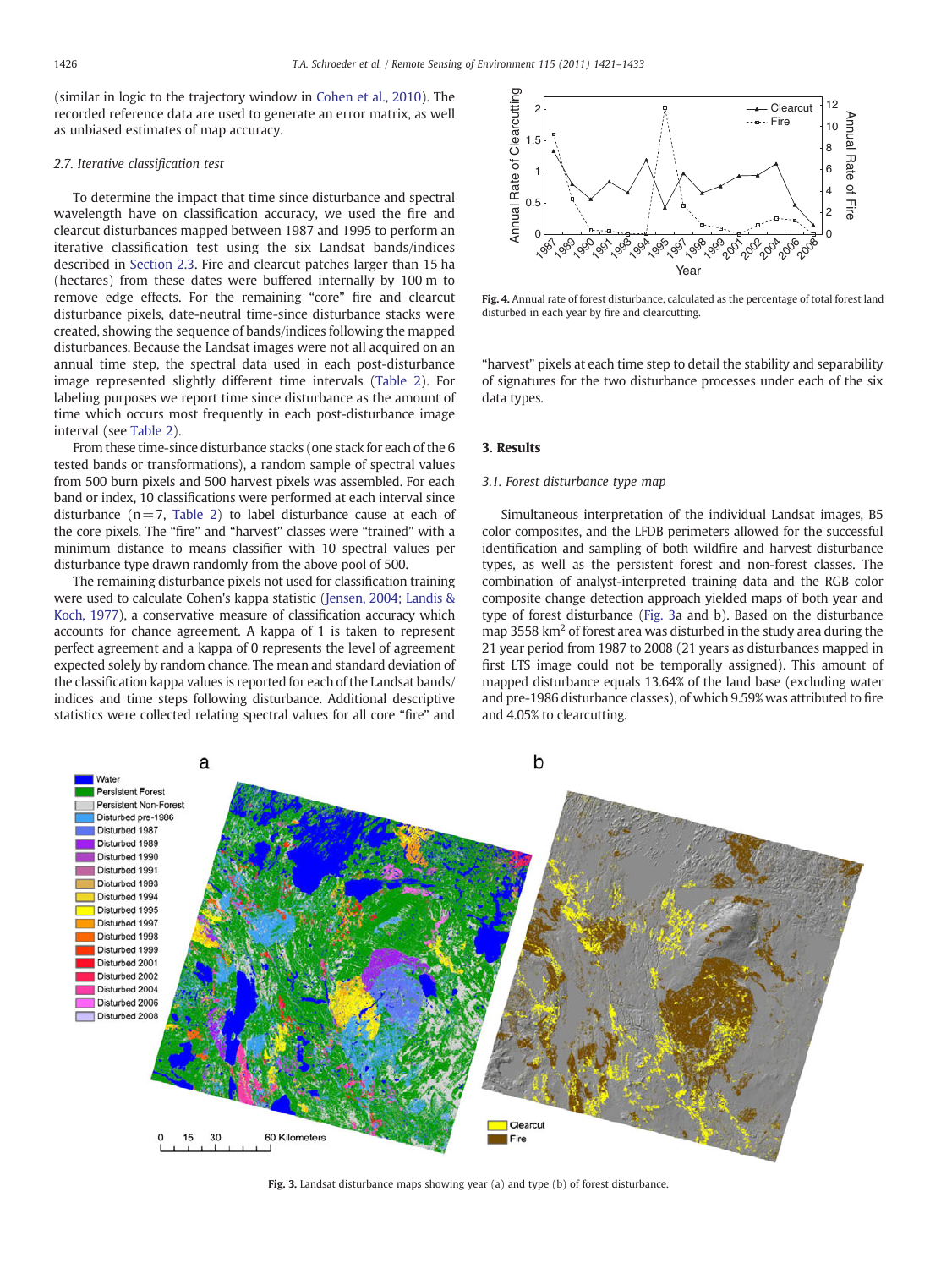The annual rate of forest disturbance was calculated by dividing the area mapped in each disturbance interval by the total area of forest disturbed between 1987 and 2008. Dividing this ratio by the number of years between each image acquisition resulted in the annual rate of forest disturbance [\(Fig. 4\)](#page-5-0). As the spring 1986 and late summer 1987 images cover two summer harvesting periods we took this image pair to represent a two year interval when calculating annual rates. The results indicate that the annual rate of disturbance due to clearcutting stayed relatively consistent through time, with a maximum rate of disturbance (1.33%) in 1987 and a minimum (0.15%) in 2008. Annual rate of wildfire on the other hand were characterized by episodic fluxuations due to large fire years in 1987 (9.27%) and 1995 (11.74%), and no fires in 1993, 2001, and 2008. The average annual rate of forest disturbance in the study area over this 21 year period was 1.49% (2.18% from fire, 0.79% from clearcutting).

#### 3.2. Disturbance type map validation

To validate the disturbance type map we compared it with the interpreted reference data using a standard error matrix. To achieve unbiased estimates the samples comprising the error matrix were weighted according to their inclusion probabilities as in [Stehman and](#page-12-0) [Czaplewski \(1998\)](#page-12-0). The weighted error matrix was used to calculate measures of overall agreement such as overall accuracy (calculated as the sum of values in the primary diagonal / total number of samples) and kappa, as well as per class user's and producer's accuracies. Commission and omission error were obtained by subtracting 100% from the user's and producer's accuracies respectively [\(Janssen & van der Wel, 1994\)](#page-11-0).

Based on the error matrix shown in [Table 3,](#page-7-0) the disturbance type map had an overall accuracy of 93%. The kappa value of 0.91 suggests a high level of agreement between the map and reference data, even after chance agreement is accounted for. When averaged over all map classes the user's accuracy and producer's accuracy indicate that the map has higher omission (7.5%) than commission (3.57%) error. The higher omission rate however is largely driven by the static classes (i.e., persistent forest, persistent non-forest, and water). When only the disturbance classes are considered, the map has higher overall commission error (7.93%). It should be noted that although the overall accuracy of the map was found to be high, the accuracy measures should be viewed with caution as the same interpreter was used to map disturbances and perform the validation. Although this bias potentially inflated the calculated accuracy metrics, the validation effort nevertheless provided an overall sense of map reliability, as well as highlighted the main sources of map error.

For instance, the majority of error in the disturbance map comes from the high omission error (27.11%) of the persistent non-forest class. This error is the result of known areas of persistent non-forest being incorrectly classified as disturbed (either by fire or clearcut) or persistent forest. These incorrectly classified areas are predominately non-forested wetlands, which can vary spectrally from year to year due to differences in precipitation, lake levels and the timing of bud break. These often sharp year to year phenological differences can result in spectral confusion with the forest disturbance classes.

The second most prevalent error in the disturbance map occurs when known areas of fire disturbance are incorrectly classified as clearcut. These map errors are the result of salvage harvesting which occurs shortly (i.e., the year or two) after a fire event, with precision in our case driven by the interval between image dates. In this instance the spectral response of fire disturbance is eclipsed by the stronger spectral change associated with clearcutting. In these situations the second, more spectrally discrete disturbance is captured by the classification algorithm. In situations where salvage harvesting occurs several years (or images) after a fire event, potential exists that more detailed training signatures could be developed to capture both disturbance types and inform upon forest salvage activities. Long term reporting of both harvest and burned area without compensating for salvage will result in overestimation of disturbed area (essentially through double counting of the same locations).

A third type of error occurred when areas of fire were labeled with the wrong year of disturbance. This error occurred primarily in 1995 when areas of coniferous forest (which are spectrally dark in B5) were severely burned. The spectral similarity between pre-disturbance conifer forest and post-disturbance burn scar resulted in a two year (or one image interval) delay in detecting the onset of disturbance. While SWIR data alone were found to accurately classify year and type of disturbance, it is possible that including additional spectral bands and/or image transformations (e.g., multi-spectral classification) could help minimize these types of minor misclassification errors.

# 3.3. Iterative classification test

The kappa statistics derived via the iterative classification test revealed dramatic differences in the ability of the various Landsat spectral bands and vegetation indices to classify the fire and clearcut disturbances ([Fig. 5\)](#page-8-0). The results showed that all three Landsat bands/ indices sensitive to forest structure effectively classified the disturbance types using imagery acquired 1 year after disturbance. Using this image, B5 recorded the highest overall kappa (0.89) of any of the six Landsat bands/indices tested. Although B5 scored the highest kappa, both wetness (kappa $= 0.78$ ) and FI (kappa $= 0.81$ ) also yielded high kappa scores. While B5 had the highest kappa when classifying the image acquired 1 year after disturbance, it still recorded a kappa of near perfect agreement (0.81) when classifying the image acquired 4 years after disturbance. Over time, the structure bands/indices all showed similar patterns of decreasing kappa. By 10 years after disturbance all three forest structure bands/indices yielded classifications that were no better than random chance. In addition to scoring the highest kappa, B5 displayed virtually no variation in kappa until 8 years after disturbance. Wetness displayed a consistently small amount of variation in each of the time since disturbance intervals. Although displaying a relatively small amount of variation early in time, FI displayed the highest variation (standard deviation  $= 0.19$ ) of any of the structure bands/indices 8 years after disturbance.

Regardless of the amount of time after disturbance, the Landsat spectral indices primarily sensitive to green leaf area were not successful in classifying the disturbance types. Opposite of the structure data, the green leaf area indices all recorded their highest kappa scores when classifying the image acquired 10 years after disturbance [\(Fig. 5\)](#page-8-0). The highest kappa was recorded by TCA (0.41), which at best could be interpreted only as moderate classification accuracy. All of the other kappa scores recorded by the green leaf area indices could be interpreted as having only fair to less than chance agreement. Over time, the green leaf indices all recorded similarly low patterns of kappa and relatively high levels of variation. Not only did NDVI display a relatively high level of variation through time, by year 10 after disturbance it had the highest overall variance (standard deviation  $= 0.38$ ) of any of the six Landsat bands/indices tested. The maximum variance recorded by NDVI was twice as large as the maximum variance recorded by the structure bands/indices.

### 3.4. Spectral properties of core burned and harvested pixels

Descriptive analysis was made of the spectral values of the core fire and harvested pixels used in the iterative classification test. [Fig. 6](#page-8-0) shows the relationship among spectral values for burned, harvested and undisturbed forest pixels, as exhibited through each of the 6 studied bands or indices. Spectral values for fire and harvest are most separable from each other and from the general forest population in the SWIR-based bands: B5, Wetness and FI. Initial spectral differences between fire and harvests are also more durable over time in the SWIR bands than the bands influenced more directly by NIR reflectance.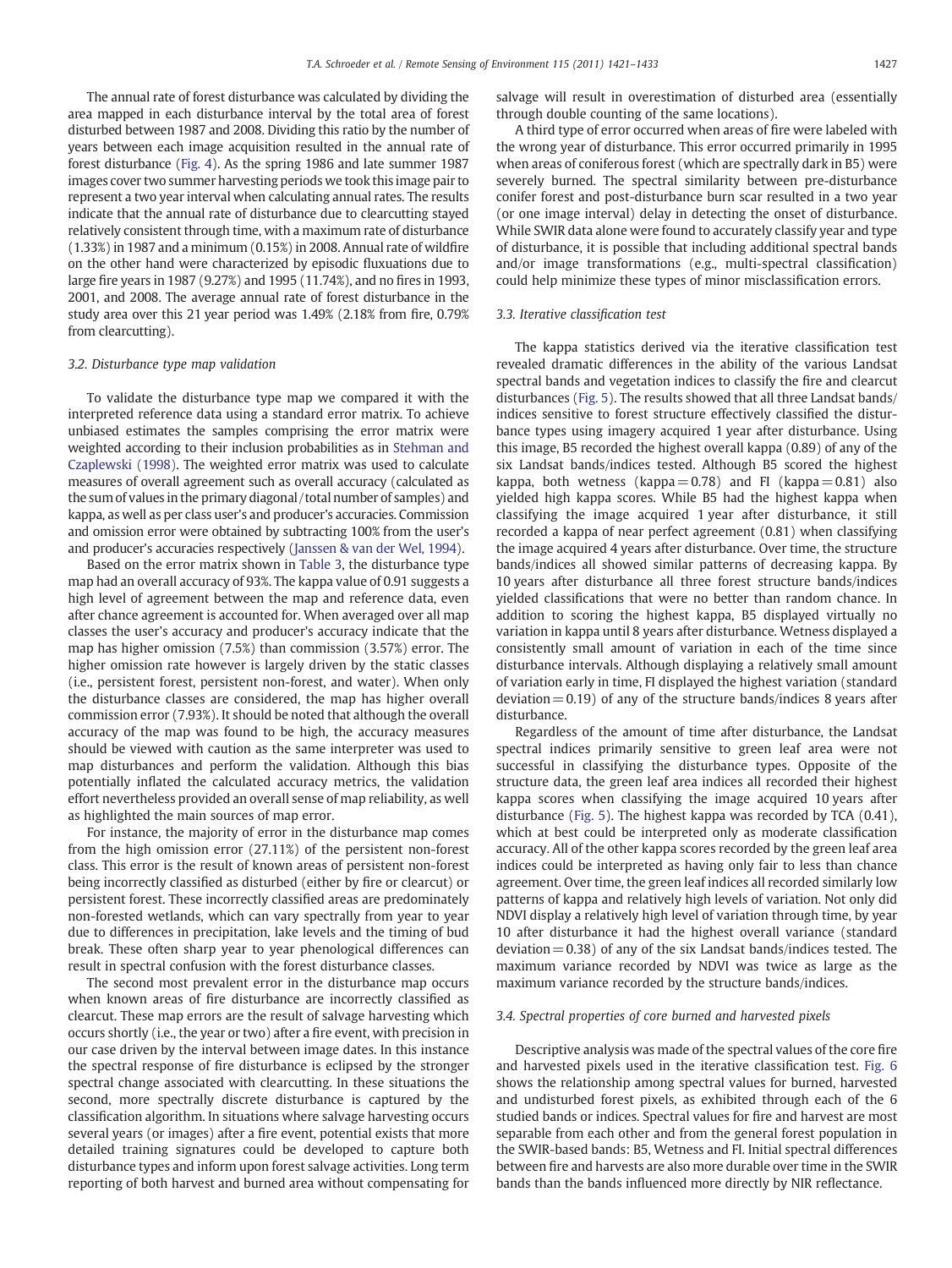<span id="page-7-0"></span>Error matrix for the LTS disturbance type map. Class label abbreviations are: PF= persistent forest, PNF= persistent non-forest, CC= clearcut, F= fire. Numeric labels represent year of disturbance (e.g., 87 = 1987). Distur represent areas that are not forested in time 1 but become forested by the last image date. Results are shown as area percentages (e.g., 40.43 refers to 40.43% of the LTS disturbance map). Note that the majority of samples diagonal of the matrix, indicating the map and reference data are in agreement. Off diagonal samples indicate errors, which in this case are mostly the result of fires which are incorrectly classified as clearcuts and pers which are incorrectly classified as forest disturbance.

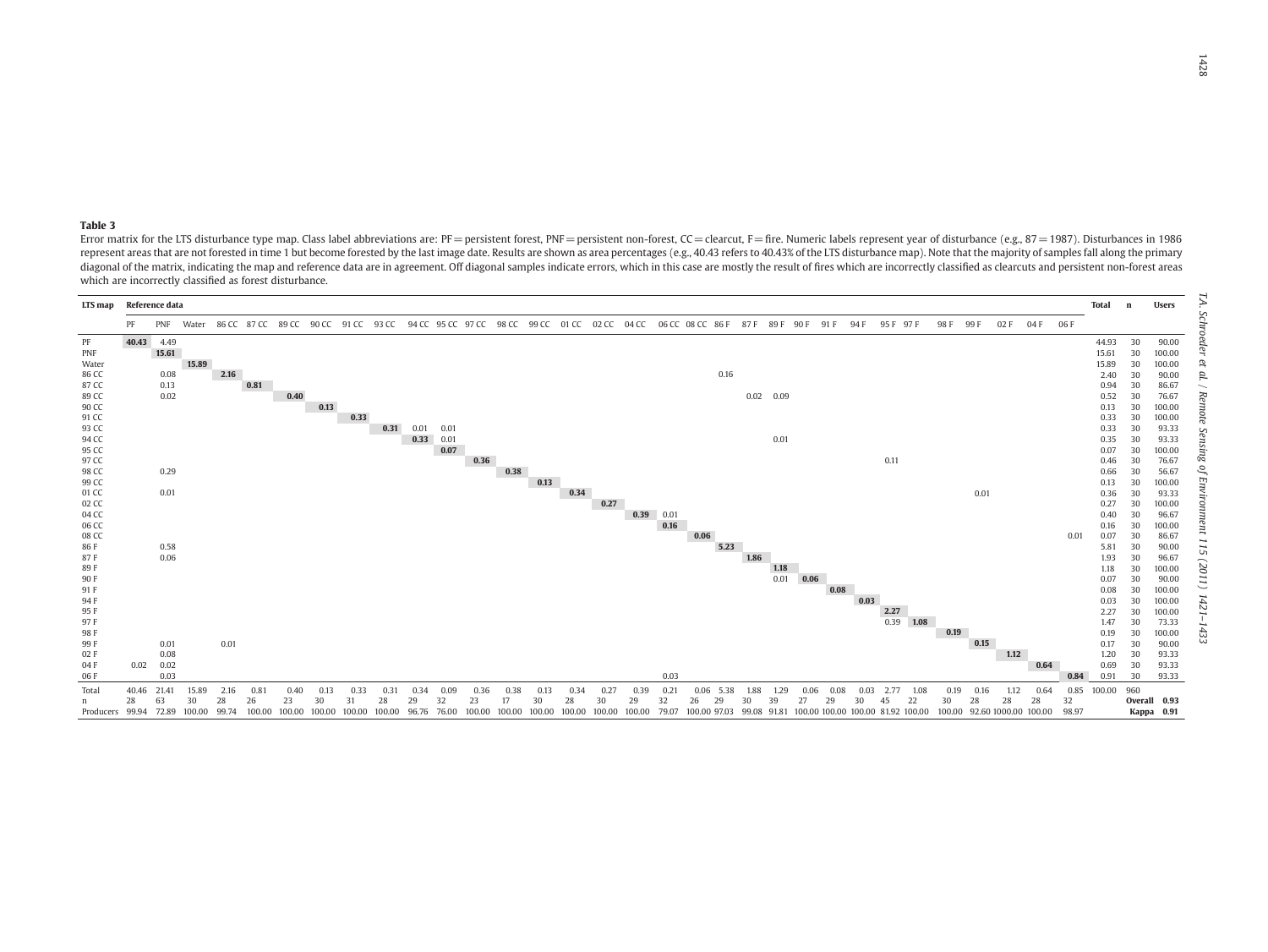<span id="page-8-0"></span>![](_page_8_Figure_1.jpeg)

Fig. 5. Average kappa for the six Landsat spectral bands/indices based on 10 iterative classifications per time since disturbance interval. Error bars represent  $\pm$  1 standard deviations.

# 4. Discussion

# 4.1. Forest disturbance type mapping

In this study, an analyst driven RGB color composite change detection approach was used to map year and type of forest disturbance through time using a 22 year (16 image) LTS. Others have found RGB composite analysis to be a useful method for mapping changes in forest cover over time ([Hayes & Sader, 2001; Healey et al.,](#page-11-0) [2005; Wilson & Sader, 2002](#page-11-0)) and here we extended the application to map patterns of spectral change associated with fire and clearcut disturbance events. The simultaneous interpretation of LFDB burn perimeters, individual Landsat images and RGB color composites provided the necessary backdrop for mapping both the timing and cause of forest disturbance. By using the full temporal context of the multi-temporal Landsat data, we found that within the general signal of forest disturbance each of the disturbance types yielded distinctly different patterns of SWIR reflectance (e.g., see B5 [Fig. 2\)](#page-4-0), allowing their successful classification through space and time.

The disturbance type map was found to have high overall accuracy (93%) even after accounting for chance agreement (i.e., kappa =  $0.91$ ). Aside from minor misclassifications which resulted from image misregistration and cloud filtering, the majority of map error was the result of persistent non-forest (in particular bogs and wetlands) being misclassified as forest disturbance and areas burned by fire being misclassified as clearcut.

Eliminating false change detections that occur in wetland areas is extremely difficult when using imagery acquired on an annual time step. Wetlands are a land condition, not exclusively cover, and are subject to intra- and inter-annual variations based upon considerations including water levels, precipitation amounts and weather. Natural fluxuations in the timing of bud break and lake water levels

![](_page_8_Figure_9.jpeg)

Fig. 6. Average spectral response of the six Landsat bands/indices to fire and clearcutting according to time since disturbance. Error bars represent  $\pm 1$  standard deviations.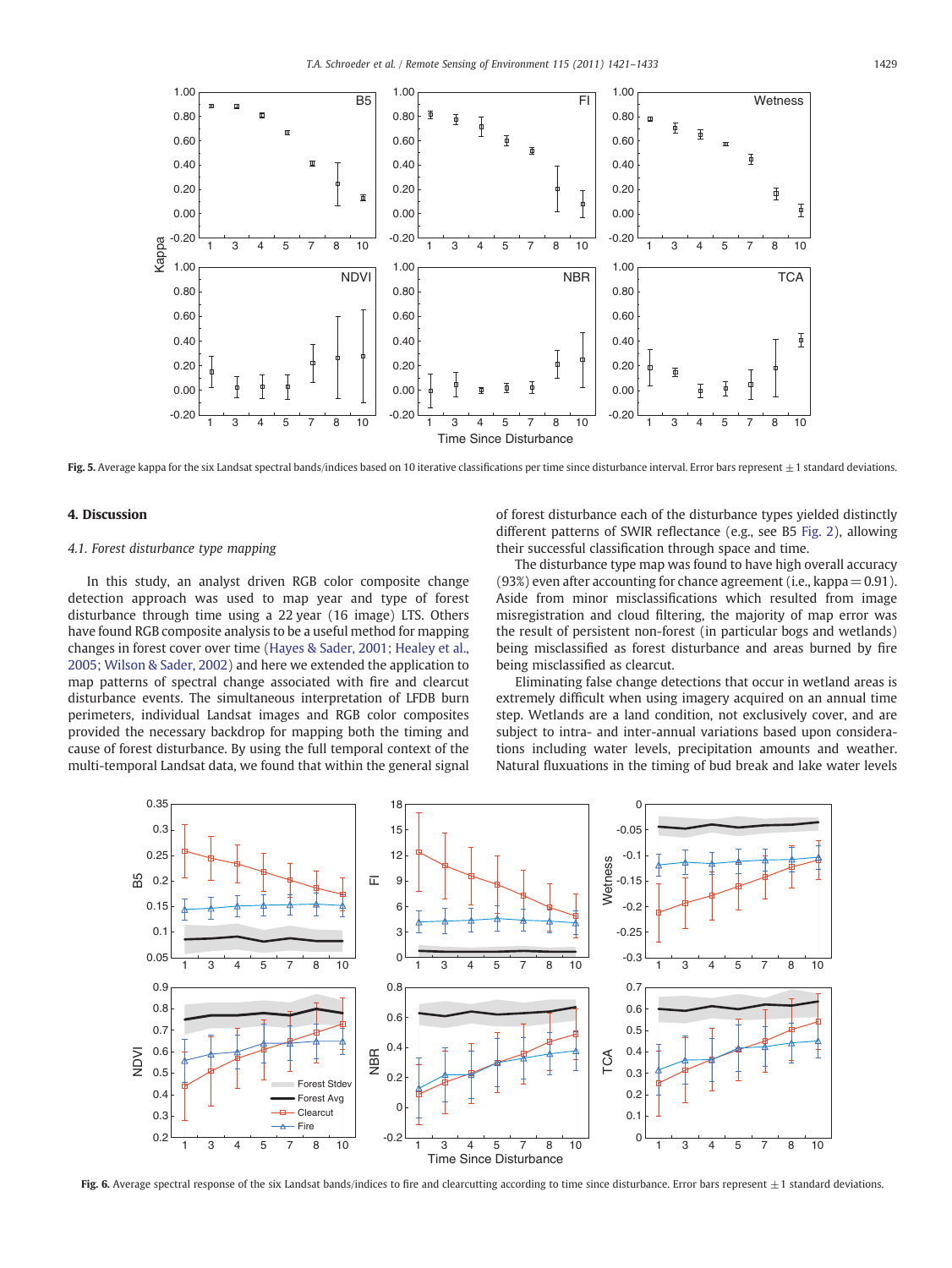can result in large, year to year spectral changes which resemble the discrete spectral change typically associated with forest disturbance. Furthermore, the annual image time step (i.e., 1 image date per growing season) makes it extremely difficult to detect non-stand replacing disturbances (e.g., fire or thinning) which occur immediately prior to stand replacing disturbances (e.g., clearcut salvage harvesting). It is interesting to note that both main types of error (wetland misclassification and omission of non-stand replacing disturbance) observed in this study have been previously found to occur in other LTS change maps derived on an annual time step [\(Huang et al., 2010a; Thomas et al., 2011\)](#page-11-0).

Improving LTS temporal precision through the use of intra-annual images could help minimize false change detections which occur in wetland areas and could also lead to better disturbance type attribution in areas which undergo multiple disturbances. Lastly, increased LTS temporal precision would also stand to improve the performance of cloud filtering algorithms, thus minimizing misclassifications which can occur when disturbances fall within filtered areas. Aside from identifying potential improvements, our validation confirms that the disturbance type map is of high overall quality and is thus suitable for exploring the spectral and temporal properties of clearcut and fire disturbances.

### 4.2. Spectral properties of fire and clearcut disturbance types

The classification test showed that the three SWIR-based Landsat bands/indices associated with forest structure, shadowing, and canopy moisture content were most effective at discriminating the fire and clearcut disturbance types. Clearcutting involves removing most of the forest canopy on a site, thus it resulted in a large initial change in spectral values [\(Fig. 6\)](#page-8-0). Depending on burn severity, fires remove variable amounts of forest canopy cover, leaving behind a complex mosaic of live vegetation, downed wood and dead standing trees. This complex mosaic of ground cover results in more shadowing and structure, which provides for less spectral change than caused by the clearcut disturbances ([Fig. 6\)](#page-8-0). Ultimately it was this initial difference in magnitude of spectral change which led to the accurate separation of the two disturbance types. Although Landsat B5 achieved the highest overall kappa [\(Fig. 5\)](#page-8-0) we believe all the SWIRbased bands/indices have the potential to accurately classify the two disturbance types, especially when imagery is acquired on an annual or biannual (e.g., 1 to 2 years after disturbance) time step. Given the additional processing and storage costs of the transformations, though, B5 alone is likely to be suitable for many applications.

The structural differences associated with the loss of forest canopy cover persisted for several years such that the disturbance types were still accurately classified (e.g., kappa $\geq$ 0.80) up to 4 years after disturbance. This is an important finding as many areas in northern boreal forests are impacted by frequent cloud and snow cover, limiting the number of clear images from which to map forest change with Landsat data. In cases where imagery is not available it is promising that accurate disturbance type classification can still be achieved within this slightly longer acquisition window. As time progressed and successional recovery of vegetation began to dominate the spectral signal, the fire and clearcut disturbances began to overlap in spectral space ([Fig. 6](#page-8-0)), causing kappa to steadily decline after about 5 years post-disturbance ([Fig. 5](#page-8-0)). By 8 to 10 years after disturbance the kappa scores indicated that classification was no better than random agreement. The diminishing detectability of fire disturbance over time found here is supported by similar findings in research on the capture of insect infestation ([Wulder et al., 2005](#page-12-0)).

The green leaf area indices on the other hand, all achieved unreliably low kappa scores ([Fig. 5\)](#page-8-0), indicating that they could not distinguish wildfires and clearcut harvests regardless of time since disturbance. The spectral data show that the green leaf indices all responded similarly to the loss of forest canopy cover initiated by fire and clearcut disturbance ([Fig. 6\)](#page-8-0). Although clearcuts seemed to produce a slightly larger loss of leaf area, the relatively similar magnitude of spectral change the year after disturbance suggests that there was either very little difference in the amount of vegetation/ canopy cover initially removed by the two disturbance agents, or that the vegetation indices did not consistently respond to the physical differences brought on by fire and clearcutting. While it is beyond the scope of this study to infer which of these factors is driving the initial response of green leaf area, it is worth noting that others have found that changes in near-infrared reflectance (used in part to develop NDVI and NBR) do not always correlate well with disturbance events ([Healey et al., 2006; Huang et al., 2010a; Olsson, 1994](#page-11-0)). The potentially unpredictable response of near-infrared reflectance to disturbance may also be a factor in some questioning the consistency of NBR response to various levels of burn severity ([French et al., 2008;](#page-11-0) [Roy et al., 2006; Wulder et al., 2009b](#page-11-0)).

In contrast to the structure data, the green leaf area indices all recorded their highest kappa scores when classifying the image acquired 10 years after disturbance [\(Fig. 5\)](#page-8-0). This rise in accuracy is due to the steeper slope of leaf area recovery for clearcuts, which by 8 to 10 years after disturbance resulted in a noticeable degree of spectral separation from fires ([Fig. 6](#page-8-0)). Although average kappa scores increased over time, so too did the variance [\(Fig. 5\)](#page-8-0), indicating that the recovery of green leaf area is highly variable for both fire and clearcut disturbances. This spectral variability meant that the classification results were more heavily impacted by the random selection of training pixels used in the iterative classification test. Though the spectral overlap prevented discrimination of the two disturbances, it is interesting to note that on average clearcuts seem to recover green leaf area more quickly than fires ([Fig. 6\)](#page-8-0).

We foresee that the results of this study could support amendment of current change detection algorithms to carry out automated labeling of cause of disturbance in the boreal forests of Canada. Additional decision rules based on identified FI thresholds could be added to VCT [\(Huang et al., 2010a](#page-11-0)), for example, while the differential trajectories shown in [Fig. 6](#page-8-0) could be used in a trend-based algorithm such as LandTrendr [\(Kennedy et al., 2010\)](#page-11-0) to estimate disturbance causes. This type of investigation is envisioned to provide a template in support of developing broader application of semi-empirical, automated approaches to attributing causal agents to mapped disturbances.

# 4.3. Applications of disturbance type maps

The disturbance type map indicates that 13.64% of the forested land base was disturbed in the study area between 1987 and 2008. While high levels of disturbance such as observed here are relatively common in boreal forests, studies have shown that disturbance from fire and clearcut harvesting impact forest composition [\(Johnstone](#page-11-0) [et al., 2004; McRae et al., 2001](#page-11-0)), forest fragmentation ([Fitzsimmons,](#page-11-0) [2003\)](#page-11-0), biodiversity [\(Bradshaw et al., 2009; Peltzer et al., 2000\)](#page-11-0), bird habitat ([Hobson & Schieck, 1999](#page-11-0)), and water quality [\(Pinel-Alloul](#page-12-0) [et al., 2002](#page-12-0)) in different ways. Thus, maps which attribute cause of disturbance offer several advantages over maps which simply label timing of disturbance. We briefly present three examples showcasing potential applications of disturbance type maps.

#### 4.3.1. Policy and management

Once disturbance types are partitioned it is evident that the primary disturbance agent in the study area is large fire events. Whereas fire events episodically disturbed large areas, clearcutting affected less area but was more consistent through time. The classification results showed that the level of clearcutting within the study area dropped to its lowest rate (0.15%) in 21 years in 2008. North American forest harvest rates are typically correlated with forest product markets [\(Masek et al., in press\)](#page-12-0), thus U.S. housing starts are often used as a surrogate for timber and pulp demand in Canada. As U.S. housing starts also reached their lowest levels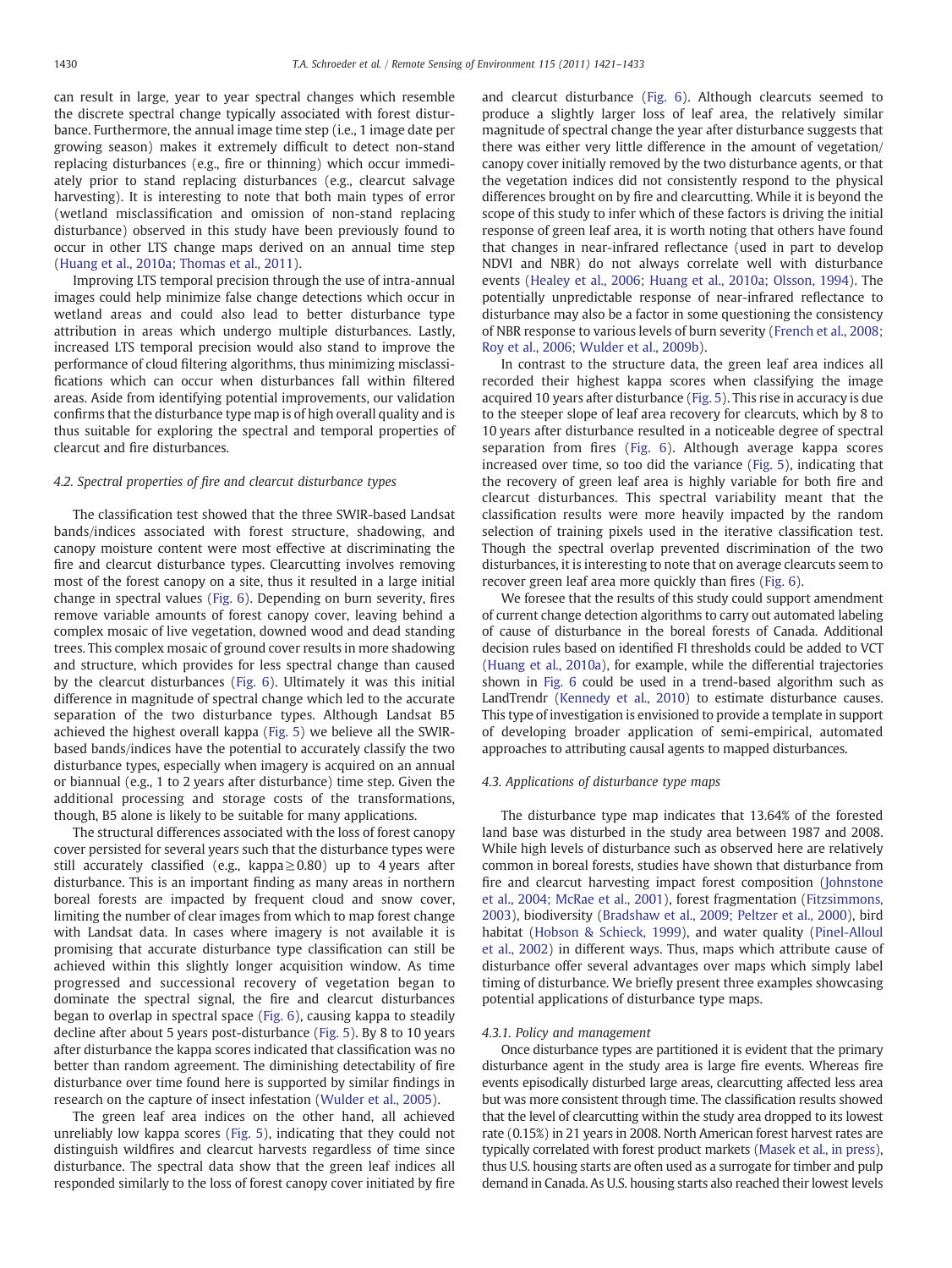in more than five decades in 2008 (U.S. Census Bureau, 2010<sup>1</sup>) it is possible that the weakened global and U.S. economic conditions beginning in 2006 resulted in a slowing of harvesting activities in Canada (Natural Resources Canada, 2010 $^2$ ) that may have been evidenced in the study area. We recognize that as time progresses harvesting over any given managed forest must decrease as the previously harvested areas become ineligible for re-harvesting given the period of time necessary for suitable regeneration to occur. Wildfire in areas that could have otherwise been eligible for harvesting further serve to reduce the rate of forest clearing in statically defined study regions. Nonetheless, as our change map resolves both year and type of disturbance, subtle changes in harvesting levels can be more easily ascribed to the economic, social and environmental policies which might be influencing their temporal patterns.

Opportunities exist with the approach demonstrated to produce meaningful associations between policy/management and disturbance rates when the findings are considered in the context of a particular management (say a timber supply area) or ecologically meaningful spatial unit (e.g., watershed and ecozone). In some cases, more contextually meaningful study areas will require extending the RGB change detection approach to larger spatial extents. Although our application of the RGB change detection approach did require significant expertise in image interpretation, it is possible that the temporal signatures developed with our user intensive approach could be extended to larger areas through incorporation with automated disturbance mapping algorithms.

#### 4.3.2. Estimating burned area

Burned area is an important variable required to estimate carbon emissions from wildfire. Although the LFDB is an excellent source of information regarding the timing and location of Canadian wildfires, the burn perimeters are digitized by a number of different agencies and interpreters; thus, accuracy can be of variable quality. Although more recent records in the LFDB are from satellite-based observations, it has been shown that manually interpreted fire perimeters and coarse resolution satellite classifications tend to overestimate burned area ([Fraser et al., 2004](#page-11-0)) due to inclusion of unburned islands and other non-forest land features (e.g., water). Disturbance type maps, such as the one produced here, offer a potentially more reliable way of estimating burned area as the spatial resolution of Landsat allows for the exclusion of unburned areas (and other non-forested land features such as water), as well as detection of smaller fires  $($  < 200 ha) which are not included in the LFDB. Given disparities in data quality, scale and accuracy it is not surprising that the LFDB perimeters and LTS disturbance map result in different year-to-year estimates of burned area. As these differences can be especially pronounced in large fire years (e.g., we found a 35% difference between mapped burned area and LFDB burned area in 1987 and a 51% difference in 1995) it is possible that previous studies which used LFDB perimeters to estimate carbon emissions overestimated the amount of land area affected by fire. [Amiro et al. \(2001\)](#page-11-0), for example, assume that unburned islands make up less than 5% of the area within burn perimeters. The results of our study suggest that LTS-based maps which accurately separate fire from other disturbances may offer new insight into burn area heterogeneity occurring within burn boundaries, as well as refined estimation of the amount of land area affected by fire.

# 4.3.3. Tracking vegetation recovery

Given the link between green leaf area and the photosynthetic capacity of vegetation, tracking forest recovery through monitoring of spectral data such as NDVI has important implications for estimating productivity (e.g., NPP) of forests. At the pixel level spectral recovery is impacted by the severity of disturbance and the rate and composition of regrowing vegetation. When viewed with coarse spatial resolution imagery vegetation dynamics can spectrally mix with unburned islands and other non-forested land features, resulting in potentially accelerated recovery signals. For example, studies which have tracked post-fire NDVI recovery in boreal forests have found spectral recovery times to be 6 [\(Goetz et al., 2006](#page-11-0)) to 9 years ([Hicke et al., 2003](#page-11-0)) when using 8-km Advanced Very High Resolution Radiometer (AVHRR) imagery and 15 years when using 1 km MODIS imagery [\(Cuevas-González et al.,](#page-11-0) [2009](#page-11-0)). Our 30 m data suggest that NDVI in severely burned areas could take upwards of 20 years to fully recover to pre-fire levels. This demonstrates how scaling and spectral mixing can influence the calculated rate of spectral recovery (i.e., larger pixels= faster recovery times). Although the ecological relationship between spectral recovery and forest regeneration is not well understood, the use of Landsat disturbance type maps such as the one produced in this study should help minimize unwanted spectral mixing, allowing for at minimum a better characterization of areas which are progressing toward successful tree re-establishment versus those areas which may have become stagnated in earlier stages of succession.

#### 5. Conclusion

In this study we used an RGB composite change detection approach to interpret and train a supervised classification in which fire and clearcut harvest disturbances were accurately mapped through time using a dense time series of B5 data from Landsat. Using the disturbance map we performed a classification test which demonstrated that spectral data from the SWIR (e.g., B5, Wetness and FI)) portion of the electromagnetic spectrum was most effective at separating fires and clearcut harvests possibly due to differences in structure, shadowing, and amounts of exposed soil left behind by the two disturbance types. Although B5 data acquired 1 year after disturbance produced the most accurate classification of the disturbance types, good separation could still be achieved up to 4 years after disturbance. The classification test also showed that fire and clearcut disturbances initiated similar patterns of initial loss and accrual of green leaf area which prevented successful disturbance type classification with vegetation indices such as NDVI. Several potential uses of LTS disturbance type maps were discussed, such as linking social and economic policy to harvesting rates, estimating burned area and tracking rates of post-disturbance vegetation recovery. Overall, given the distinct temporal response of SWIR reflectance produced by fire and clearcut harvests, we are encouraged that, following additional research, automated disturbance type mapping may be increasingly feasible. Expanding currently applied LTS algorithms – which are capable of mapping timing, extent, and magnitude of forest disturbance – to also include disturbance type would be a significant development. As disturbance from fire and harvesting have vastly different carbon consequences, improving capacity to accurately attribute disturbance type through space and time stands to benefit future studies aimed at quantifying the environmental impacts associated with forest disturbance in Canadian boreal forests and elsewhere.

#### Acknowledgments

This research was funded by the National Aeronautics and Space Administration (NASA) Terrestrial Ecosystems Program through the North American Forest Dynamics Project. Additional support was provided by the Interior West Region of the Forest Service's Forest Inventory and Analysis (FIA) Program. Technical assistance was provided by Nancy Thomas, Chenquan Huang, and Sam Goward of the University of Maryland. Landsat image processing from the LEDAPS system was graciously provided by Jeffrey Masek of NASA. The Government Related Initiatives Program (GRIP) of the Canadian Space Agency is acknowledged for supporting a portion of the involvement of Wulder in this research. Lastly, the insightful

<sup>1</sup> [http://www.data360.org/dsg.aspx?Data\\_Set\\_Group\\_Id=47.](http://www.data360.org/dsg.aspx?Data_Set_Group_Id=47)

[http://canadaforests.nrcan.gc.ca/statspro](http://canadaforests.nrcan.gc.ca/statsprofile)file.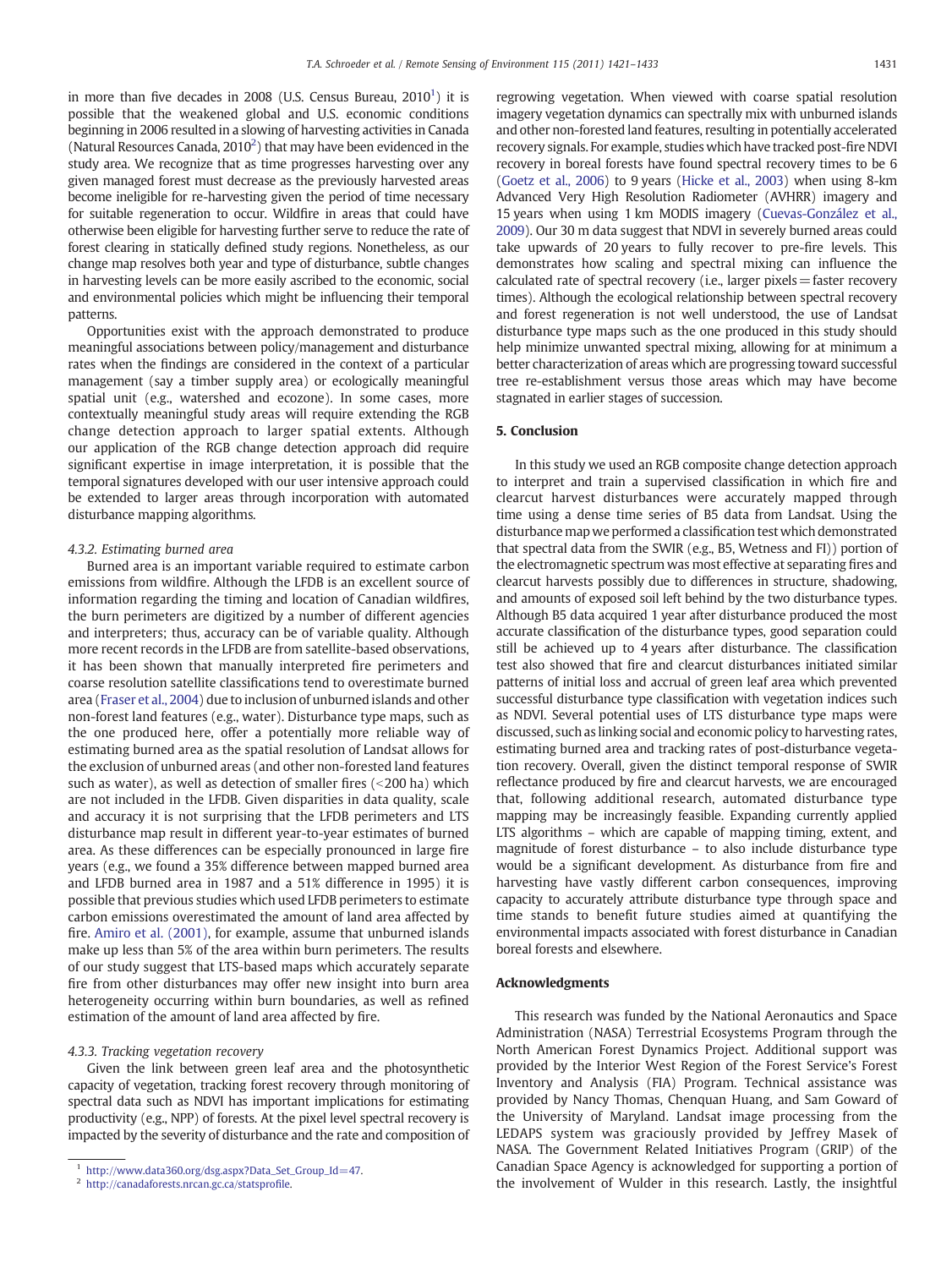<span id="page-11-0"></span>alteration of the Landsat data policy of the United States Geological Survey (USGS) is acknowledged and appreciated for making this and similar endeavors possible.

# References

- Amiro, B. D., Todd, J. B., Wotton, B. M., Logan, K. A., Flannigan, M. D., Stocks, B. J., Mason, J. A., Martell, D. L., & Hirsch, K. G. (2001). Direct carbon emissions from Canadian forest fires, 1959–1999. Canadian Journal of Forest Research, 31, 512−525.
- Asrar, G., Fuchs, M., Kanemasu, E. T., & Hatfield, J. L. (1984). Estimating absorbed photosynthetic radiation and leaf area index from spectral reflectance in wheat. Agronomy Journal, 76, 300−306.
- Baret, F., & Guyot, G. (1991). Potentials and limits of vegetation indices for LAI and APAR assessment. Remote Sensing of Environment, 35, 161−173.
- Birdsey, R. A., Jenkins, J. C., Johnston,M., Huber-Sannwald, E., Amiro, B., de Jong, B., Barra, J. D. E., French, N., Garcia-Oliva, F., Harmon, M., Heath, L. S., Jaramillo, V. J., Johnsen, K., Law, B. E., Marin-Spiotta, E., Masera, O., Neilson, R., Pan, Y., & Pregitzer, K. S. (2007). North American forests. In A. W. King, L. Dilling, G. P. Zimmerman, D. M. Fairman, R. A. Houghton, G. Marland, A. Z. Rose, & T. J. Wilbanks (Eds.), The First State of the Carbon Cycle Report (SOCCR): The North American carbon budget and implications for the global carbon cycle (pp. 117−126). Asheville, NC: National Oceanic and Atmospheric Administration, National Climatic Data Center.
- Bradshaw, C. J. A., Warkentin, I. G., & Sodhi, N. S. (2009). Urgent preservation of boreal carbon stocks and biodiversity. Trends in Ecology & Evolution, 24, 541−548.
- Brandt, J. (2009). The extent of the North American boreal zone. Environmental Reviews, 17, 101−161.
- Canty, M. J., & Nielsen, A. A. (2008). Automatic radiometric normalization of multitemporal satellite imagery with the iteratively re-weighted MAD transformation. Remote Sensing of Environment, 112, 1025−1036.
- Cohen, W. B., & Spies, T. A. (1992). Estimating structural attributes of Douglas-fir/ western hemlock forest stands from Landsat and SPOT imagery. Remote Sensing of Environment, 41, 1−17.
- Cohen, W. B., Fiorella, M., Gray, J., Helmer, E., & Anderson, K. (1998). An efficient and accurate method for mapping forest clearcuts in the Pacific Northwest using Landsat imagery. Photogrammetric Engineering and Remote Sensing, 64, 293−300.
- Cohen,W.B., Maiersperger, T.K., Gower, S.T., and Turner, D.P. (2003). An improved strategy for regression of biophysical variables and Landsat ETM+ data. Remote Sensing of Environment, 84, 561–571.
- Cohen, W. B., & Goward, S. N. (2004). Landsat's role in ecological applications of remote sensing. Bioscience, 54, 535−545.
- Cohen, W. B., Yang, Z., & Kennedy, R. (2010). Detecting trends in forest disturbance and recovery using yearly Landsat time series: 2. TimeSync — Tools for calibration and validation. Remote Sensing of Environment, 114, 2911−2924.
- Coops, N. C., Wulder, M. A., & Iwanicka, D. (2009). Large area monitoring with a MODISbased Disturbance Index (DI) sensitive to annual seasonal variations. Remote Sensing of Environment, 113, 1250−1261.
- Coppin, P., Jonckheere, I., Nackaerts, K., Muys, B., & Lambin, E. (2004). Digital change detection methods in ecosystem monitoring: A review. International Journal of Remote Sensing, 25, 1565−1596.
- Crist, E. P., & Cicone, R. C. (1984). A physically-based transformation of Thematic Mapper data — The TM tasseled cap. IEEE Transactions on Geoscience and Remote Sensing, GE, 22, 256−263.
- Crist, E. P. (1985). A TM tasseled cap equivalent transformation for reflectance factor data. Remote Sensing of Environment, 17, 301−306.
- Cuevas-González, M., Gerard, F., Balzter, H., & Riaño, D. (2009). Analysing forest recovery after wildfire disturbance in boreal Siberia using remotely sensed vegetation indices. Global Change Biology, 15, 561−577.
- Easterling, D. R., Karl, T. R., Gallo, K. P., Robinson, D. A., Trenberth, K. E., & Dai, A. (2000). Observed climate variability and change of relevance to the biosphere. Journal of Geophysical Research, 105(D15), 20101−20114.
- Eidenshink, J., Schwind, B., Brewer, K., Zhu, Z. L., Quayle, B., & Howard, S. (2007). A project for monitoring trends in burn severity. Fire Ecology Special Issue, 3,  $3 - 21$ .
- Elvidge, C. D. (1990). Visible and near infrared reflectance characteristics of dry plant materials. International Journal of Remote Sensing, 11, 1775−1795.
- Fitzsimmons, M. (2003). Effects of deforestation and reforestation on landscape spatial structure in boreal Saskatchewan, Canada. Forest Ecology and Management, 174, 577−592.
- Fraser, R. H., Hall, R. J., Landry, R., Lynham, T. J., Lee, B. S., & Li, Z. (2004). Validation and calibration of Canada-wide coarse-resolution satellite burned area maps. Photogrammetric Engineering and Remote Sensing, 70, 451−460.
- French, N. H., Kasischke, E. S., Hall, R. J., Murphy, K. A., Verbyla, D. L., Hoy, E. E., & Allen, J. L. (2008). Using Landsat data to assess fire and burn severity in the North American boreal forest region: An overview and summary of results. International Journal of Wildland Fire, 17, 443−462.
- Fricker, J. M., Chen, H. Y. H., & Wang, J. R. (2006). Stand age structural dynamics of North American boreal forests and implications for forest management. International Forestry Review, 8, 395−405.
- Giglio, L., Loboda, T., Roy, D. P., Quayle, B., & Justice, C. O. (2009). An active-fire based burned area mapping algorithm for the MODIS sensor. Remote Sensing of Environment, 113, 408−420.
- Gillett, N. P., Weaver, A. J., Zwiers, F. W., & Flannigan, M. D. (2004). Detecting the effect of climate change on Canadian forest fires. Geophysical Research Letters, 31, L18211.
- Gluck, M. J., & Rempel, R. S. (1996). Structural characteristics of post-wildfire and clearcut landscapes. Environmental Monitoring and Assessment, 39, 435−450.
- Goetz, S. J., Fiske, G. J., & Bunn, A. G. (2006). Using satellite time series data sets to analyze fire disturbance and forest recovery across Canada. Remote Sensing of Environment, 101, 352−365.
- Goetz, S. J., Baccini, A., Laporte, N., Johns, T., Walker, W., Kellendorfer, J., Houghton, R. A., & Sun, M. (2009). Mapping and monitoring carbon stocks with satellite observations: A comparison of methods. Carbon Balance and Management, 4, 2, doi[:10.1186/1750-0680-4-2](#page-0-0).
- Government of Canada (1995). Sustaining Canada's forests: Timber harvesting. SOE Bulletin No. 95–4. Ottawa, ON: Environment Canada.
- Government of Canada (1996). The state of Canada's environment 1996 (pp. 10−40). Ottawa, ON: Environment Canada.
- Government of Canada (2008). National Forestry Database Program.Ottawa, ON: Canadian Council of Forest Ministers Available at. [http://nfdp.ccfm.org/index\\_e.php](http://nfdp.ccfm.org/index_e.php).
- Harmon, M. E. (2001). Carbon sequestration in forests: Addressing the scale question. Journal of Forestry, 4, 24−29.
- Hayes, D. J., & Sader, S. A. (2001). Comparison of change-detection techniques for monitoring tropical forest clearing and vegetation regrowth in a time series. Photogrammetric Engineering and Remote Sensing, 67, 1067−1075.
- Healey, S. P., Cohen, W. B., Zhiqiang, Y., & Krankina, O. N. (2005). Comparison of tasseled cap-based Landsat data structures for use in forest disturbance detection. Remote Sensing of Environment, 97, 301−310.
- Healey, S. P., Yang, Z., Cohen, W. B., & Pierce, D. J. (2006). Application of two regressionbased methods to estimate the effects of partial harvest on forest structure using Landsat data. Remote Sensing of Environment, 101, 115−126.
- Healey, S. P., Cohen, W. B., Spies, T. A., Moeur, M., Pfugmacher, D., Whitley, M. G., & Lefsky, M. (2008). The relative impact of harvest and fire upon landscape-level dynamics of older forests: Lessons from the Northwest Forest Plan. Ecosystems, 11, 1106−1119.
- Heinselman, H. L. (1983). Fire and succession in the conifer forests of northern North America. In D. C. West, H. H. Shugart, & D. B. Botkin (Eds.), Forest succession, concepts and application (pp. 374−405). New York, NY: Springer-Verlag.
- Hicke, J. A., Asner, G. P., Kasischke, E. S., French, N. H. F., Randerson, J. T., Collatz, G. J., et al. (2003). Postfire response of North American boreal forest net primary productivity analyzed with satellite observations. Global Change Biology, 9, 1145−1157.
- Hobson, K. A., & Schieck, J. (1999). Changes in bird communities in boreal mixwood forest: Harvest and wildfire effects over 30 years. Ecological Applications, 9, 849−863.
- Huang, C., Song, K., Kim, S., Townshend, J. R. G., Davis, P., Masek, J. G., & Goward, S. N. (2008). Use of a dark object concept and support vector machines to automate forest cover change analysis. Remote Sensing of Environment, 112, 970−985.
- Huang, C., Goward, S. N., Masek, J. G., Gao, F., Vermote, E. F., Thomas, N., Schleeweis, K., Kennedy, R. E., Zhu, Z., Eidenshink, J. C., & Townshend, J. R. G. (2009). Development of time series stacks of Landsat images for reconstructing forest disturbance history. International Journal of Digital Earth, 2, 195−218.
- Huang, C., Goward, S. N., Masek, J. G., Thomas, N., Zhu, Z., & Vogelmann, J. E. (2010a). An automated approach for reconstructing recent forest disturbance history using dense Landsat time series stacks. Remote Sensing of Environment, 114, 183−198.
- Huang, C., Thomas, N., Goward, S. N., Masek, J. G., Zhu, Z., Townshend, J. R. G., & Vogelmann, J. E. (2010b). Automated masking of cloud and cloud shadow for forest change analysis. International Journal of Remote Sensing, 31, 5449−5464.
- Horler, D. N. H., & Ahern, F. J. (1986). Forestry information content of Thematic Mapper data. International Journal of Remote Sensing, 7, 405−428.
- Huete, A. R. (1988). A soil-adjusted vegetation index (SAVI). Remote Sensing of Environment, 25, 295−309.
- Ilisson, T., & Chen, H. Y. H. (2009). Response of six boreal tree species to stand replacing fire and cutting. Ecosystems, 12, 820−829.
- Janssen, L. L. F., & van der Wel, F. J. M. (1994). Accuracy assessment of satellite derived landcover data: A review. Photogrammetric Engineering and Remote Sensing, 67, 1067−1075.
- Jensen, J. R. (2004). Introductory digital image processing (Third Edition). Upper Saddle River, NJ: Prentice-Hall 544 pp.
- Johnstone, J. F., Chapin, F. S., III, Foote, J., Kemmett, S., Price, K., & Viereck, L. (2004). Decadal observations of tree regeneration following fire in boreal forests. Canadian Journal of Forest Research, 34, 267−273.
- Kasischke, E. S., & Turetsky, M. R. (2006). Recent changes in the fire regime across the North American boreal region — Spatial and temporal patterns of burning across Canada and Alaska. Geophysical Research Letters, 33, L09703.
- Kennedy, R. E., Cohen, W. B., & Schroeder, T. A. (2007). Trajectory-based change detection for automated characterization of forest disturbance dynamics. Remote Sensing of Environment, 110, 370−386.
- Kennedy, R. E., Yang, Z., & Cohen, W. B. (2010). Detecting trends in forest disturbance and recovery using yearly Landsat time series: 1. LandTrendr — Temporal segmentation algorithms. Remote Sensing of Environment, 114, 2897−2910.
- Key, C. H., & Benson, N. C. (2005). Landscape assessment: Remote sensing of severity, the Normalized Burn Ratio. FIREMON: Fire effects monitoring and inventory system. In D. C. Lutes (Ed.), USDA Forest Service General Technical Report RMRS-GTR-164-CD. Ogden, UT. (pp. LA1−LA51).
- Key, C. H. (2006). Ecological and sampling constraints on defining landscape fire severity. Fire Ecology, 2, 234−259.
- Kurz, W. A., & Apps, M. J. (1999). A 70-year retrospective analysis of carbon fluxes in the Canadian forest sector. Ecological Applications, 9, 526−547.
- Kurz, W. A., Dymond, C. C., White, T. M., Stinson, G., Shaw, C. H., Rampley, G. J., Smyth, C., Simpson, B. N., Neilson, E. T., Trofymow, J. A., Metsaranta, J., & Apps, M. J. (2009). CBM-CFS3: A model of carbon-dynamics in forestry and land-use change implementing IPCC standards. Ecological Modelling, 220, 480−504.